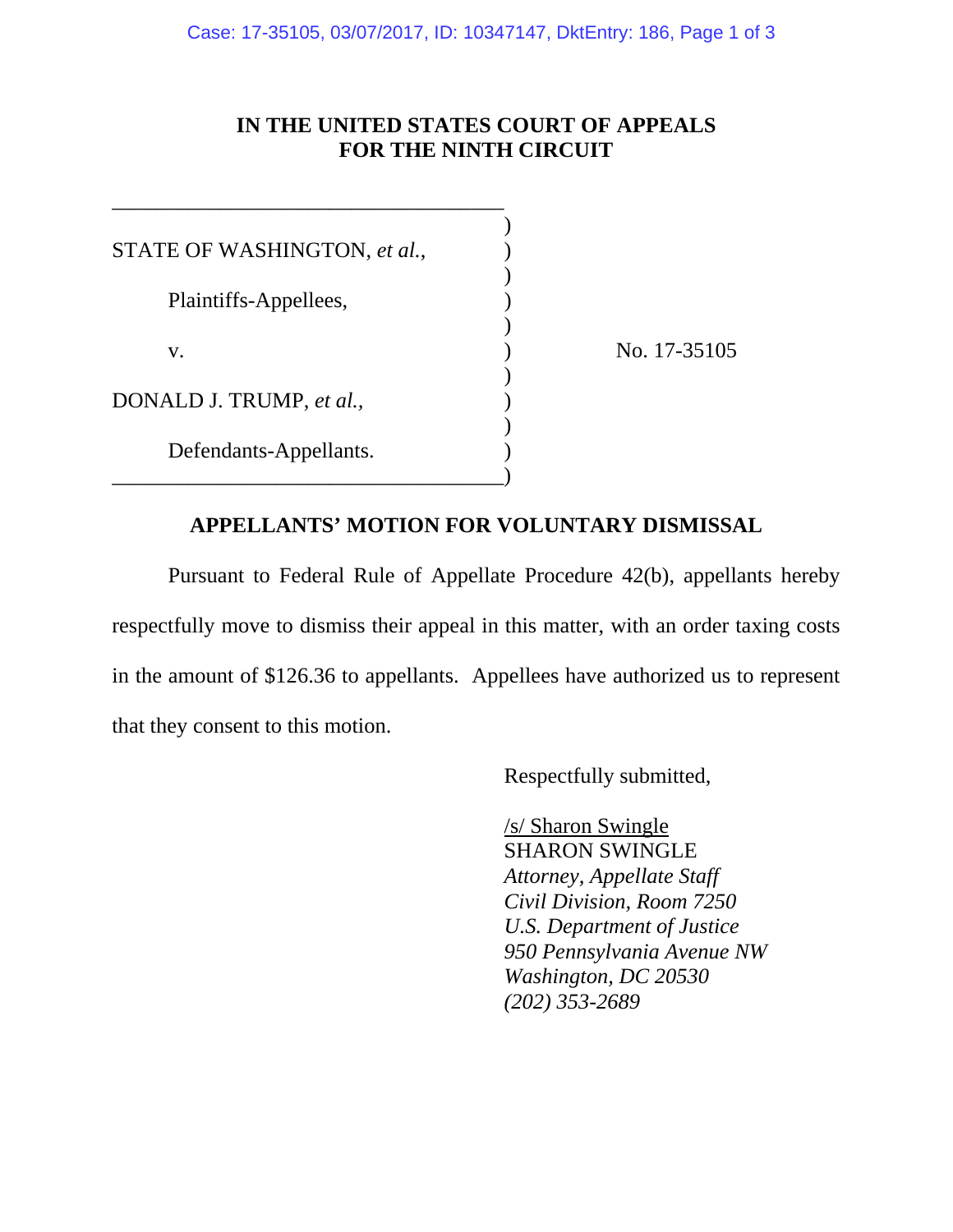## **CERTIFICATE OF SERVICE**

 I hereby certify that on March 9, 2016, I electronically filed the foregoing Motion with the Clerk of the Court by using the appellate CM/ECF system. The participants in the case are registered CM/ECF users and service will be accomplished by the appellate CM/ECF system.

> /s Sharon Swingle Sharon Swingle